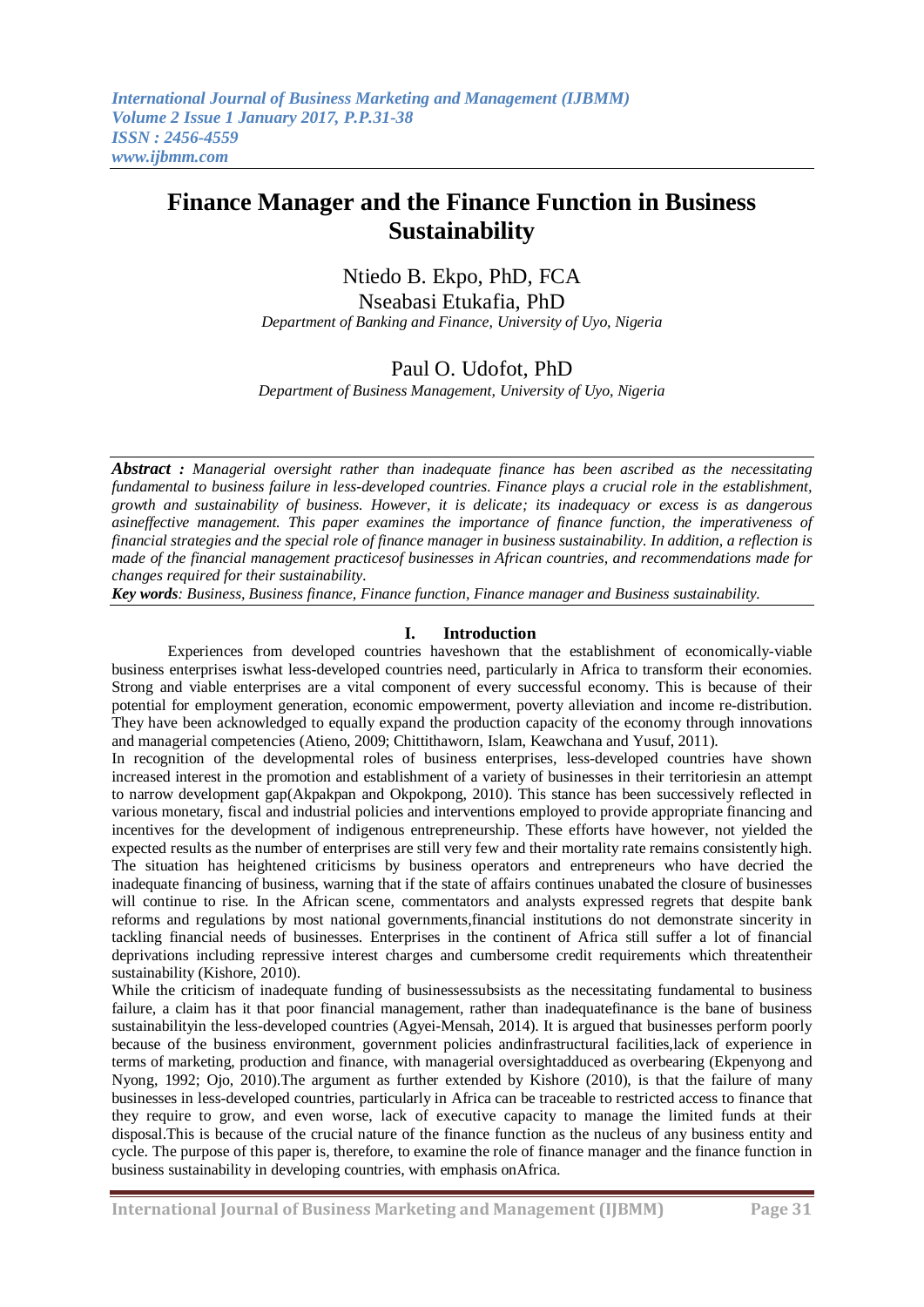The finance manager is the principal personnel responsible for the financial management of the business, including financial records and reports. He is in charge of all decisions relating to investment, financing, dividend and liquidity or short-term asset mix of the entity. Long-term sustainability of business depends largely on the ability of the finance manager to drive the finance process (Nguyen, 2001).In order to ensure the growth and survival of the business, he is expected to provide the basis for assessing the financial implications of decisions made in other areas of management.The scope of his responsibilities is wide because of the interrelationship between finance and other functional areas of business (production, marketing, personnel, etc.). For instance, the production and marketing of goods are not finance functions, but because they require outlay of cash the finance manager must be involved.Similarly, the recruitment and promotion of staff though clearly the responsibilities of the human resources department require payment of salaries and other benefits and thus involve finance.

There is no doubt thatvirtually every business transaction directly or indirectly require the procurement and utilization of funds. Thus the nature of the finance function places enormous responsibilities on the finance manager. In this wise, he is duty bound to plan,control and take responsibility on the types and sources of finance the enterprise may employ, how they may be accessed and how to choose among them. He must plan strategically on ways of ensuring that finance entrusted on different activities realize the anticipated returns. The essence is to achieve the overall objective of maximising the economic welfare of the businessowners.

Finance, in the context of this paper, is viewed from the perspective of an aggregate activities involved in securing business resources at favourable prices and allocating those resources throughout the business. It entails the procurement of funds from the best possible mix of sources and the allocation of same in a manner that promotes growth of the business.Business sustainability too, isviewed as an enterprise's ability to manage its financials, social and environmental risks, in a manner that will createacceptable outcomes and enhance longterm value for the stakeholders. In this paper, we focus mainly on the business sustainability impacts of finance and its management.

## **II. Understanding Finance**

The best way to understand finance is to viewit from different perspectives; as an instrument, as a managerial function, as an area of study and as a process (McMahon, 1995). As an instrument, finance refers to money, money convertibles or money's worth. Finance asa managerial function refers to the finance and accounts department which is vested with the responsibilities of carrying out finance and accounts functions of the organisation. As a discipline, finance is a field of study; and asa process, financerelates to the aggregate activities of identifying, estimating, sourcing, allocating, returning, and appropriating pecuniary values of economic units.

According to Ngerebo (2002), whichever way finance is defined, the ultimate concern is that the management of these instruments, the optimal performance of these functions, the understanding of the dynamics of this study, and the maximal application of the process refer to the subject of "finance or financial management".However, for the purpose of this paper, finance as a process, involves three main activities. The first activity is the planning of how much funds the business needs.By nature, business funds are not only limited but have alternative uses, and must therefore, be properly planned to guard against decisions that may be regretted afterwards. The second activity is determining the best sources or mix of sources to procure the funds at reasonable costs to ensure business operations are sustained. The third activity isapplication of the funds among competing projects and programmes of the entity with a view to maximising the objectives of the firmor obtaining reasonable returns on investment.

From the forgoing explanations, the finance process undoubtedly, requires creative thinkingand actions on matters such as the provision of financial information for management and other business stakeholders, investment selection and financing, mergers and acquisitions, liquidity and dividend policies, obtaining stock exchange listing, and raising of capital to start up new ventures or shore-up existing capital base.Virtually every organisational activity has monetary implications in today's economy as one would hardly come by any aspect of entrepreneurial efforts that is not monetised (Udofot & Udoidem, 2014).Business firms rely on the flow of funds from different sources such as retained earnings, disposal of financial assets or securities (shares, bonds or debentures), trade and expense creditors and investment in stocks. The funds generated from these sources are committed to production of goods and/or services, acquisition of current and non-current assets, among other needs. Firms expect to receive returns from these investments, which in turn are allocated among stakeholders, including shareholders, employees, government andthe host communities. To harness the finance activities effectively requires meticulous and coordinated managerial efforts whichcan be discussed under executive and operative finance functions.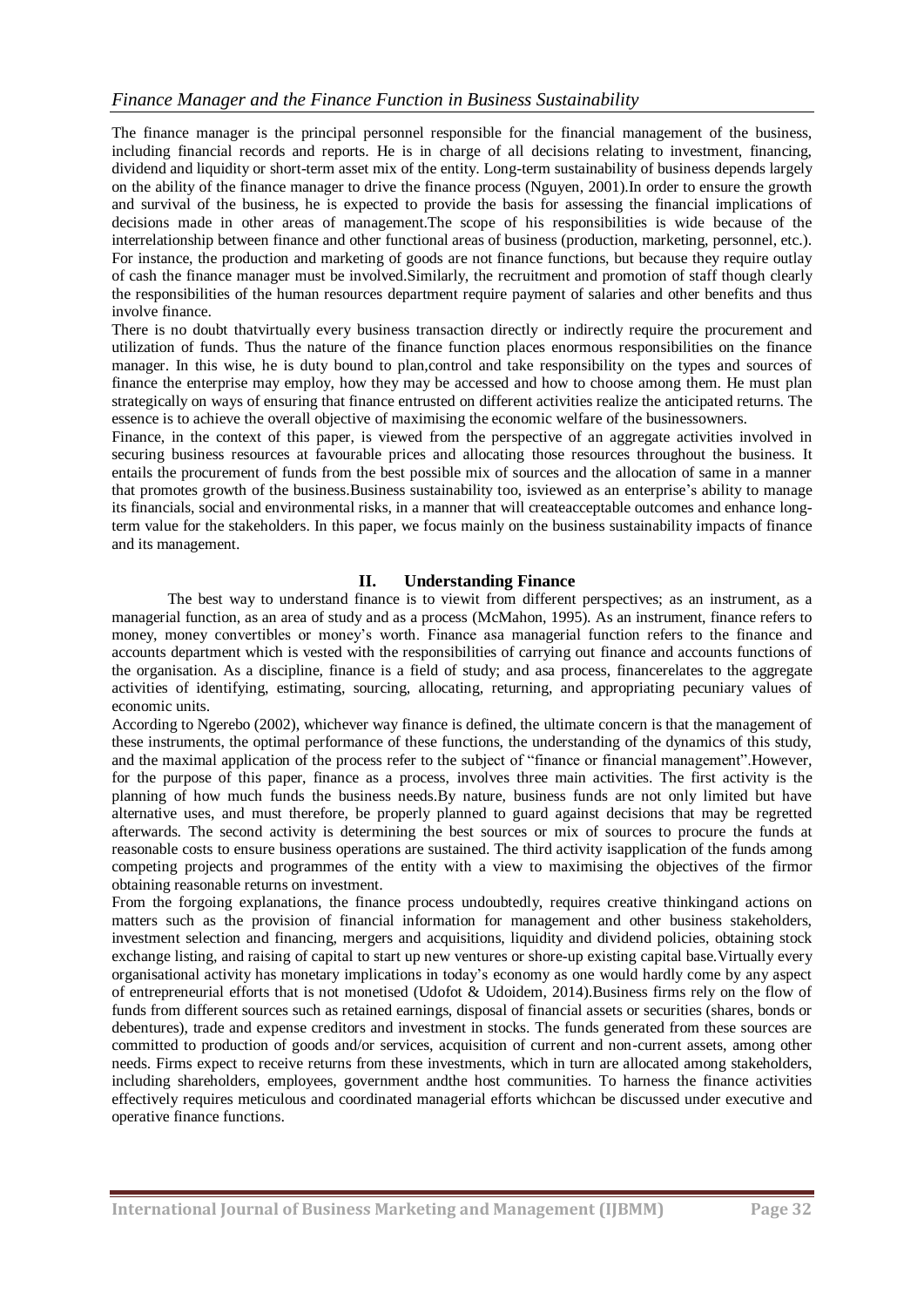#### **III. Executive finance function**

Business sustainability is a function of the practical understanding of the executive finance functions. Sustainable growth of the business depends on the skills with which the executive finance functions are performed (Butt, Hunggra and Rehman, 2010). The functions entail making decisions in such areas as: determining which capital expenditure to undertake and the funding model to adopt. It is a function that prioritises the expenditure needs of the enterprise. For instance, the executives must choose among capital investment projects (which may be in the form of real and/or financial assets) to be fundedand also manage other recurrent expenditures of the business to achieve needed goal(s). The decisions are taken in the consideration of the estimated risk-return-payoff of the prioritised projects. Details of the prioritised projects and the cash flow projections are usually packaged in the budget document(Ekpo, 2002). The budget document is prepared, taking into consideration uncertainties and timing of the estimated cash flows, effects on the current accounting profits, internal rate of returns and the applicable cost of capital.

Deciding on the funding models to adopt for budgeted projects is crucial. The moment the budget document is approved by the executive, the method of financing becomes prominent. Possible sources of funds are, but not limited to new equity issues, loans, retained earnings and sale of assets. The financing task requires relevant information such as the available sources of funds and conditions for accessing them, the enterprise's level of gearing as well as the timing and projection of cash flows. The essence is for the management to obtain an optimal financial structure which can meet the firm's objective of maximizing its market value. This decision must be taken with caution because whatever option that is adopted would usually affect the market value of the firm's shares. Moreover, the executives are expected to make optimal decision that will enhance the value of the firm, without undermining the shareholders' expectations. These functions are the responsibilities of top management under the directives of the finance manage.

Shareholders' expectations must be accorded priority as owners of the firm.The interest puts the executives into yet another unique task of deciding what to do with the returns on investment (whether to distribute all to the shareholders, or retain some or retain all). For this function to be thoroughly executed, financial information like the shareholders' preference for current income, the need to maintain a high share price and the opportunity for internal use of retained earnings should be required. Within this decision framework, the executives must also decide on the amount of funds to tie up in current assets to promote liquidity, and to achieve appropriate tradeoff between liquidity for short-term survival and profitability as a pre-requisite for long-term growth.

Beyond the three core areas of investment, financing and dividend decisions, other priority areas of executive finance function include taxation, assets and risk management. In addition, the executives are required to consistently monitor and evaluate the entire finance process. This calls for the establishment of standards and policies to which outputs and performances are measured. The task embraces establishing finance policies and setting standards for expenditure controls, income, revenues, and other benefits accruing to the entity. It entails the provision of regular performance reports, correction of deviations, monitoring of liquidity positions, and undertaking surprise cheeks on persons and responsibility centres to inculcate a sense of discipline in those entrusted with the resources of the entity.

Apparently, finance functions inter-connect and interrelate with one another. The identification, selection and execution of an investment project can only be possible when the source of financing is secured. A potential source of finance is the retained earnings,which means a restriction of funds, which could have otherwise been available for distribution as dividend. In effect, the functions inter-relate because the primary objective of all the finance functions is one – maximization of the business owners' wealth.

### **IV. Operative Finance Function**

Operative finance function relates to the regular, procedural and clerical duties (that is, the day-to-day routine) intended to facilitate the actualization of the executive financial functions.According to English (1990), operative finance function covers all aspects of cash flow management, including the supervision of cash receipts and payments, as well as ensuring safety of cash and cash equivalents.

It utilizes accounting as a tool for the coordination and control of the activities. It involves keeping track record of all monetary transactions. Examples include records of purchases of inventories, staff wages and salaries, revenue generated from sale of goods and services, etc. these information are also required by the management for planning and control purposes, especially those relating to performance measurement and the day-to-day business decisions.

### **V. Finance, Financial Strategies and Business Sustainability**

Finance has been generally described as the blood stream of business. It is one of the most significant functions of any business, and a key factor in managing growth (Aktan and Bulut, 2008). Like blood, its undersupply is as dangerous as oversupply. It involves activities that enable an entity to obtain capital; ensures efficient allocation of resources, and maximises income generating potential of the business for survival and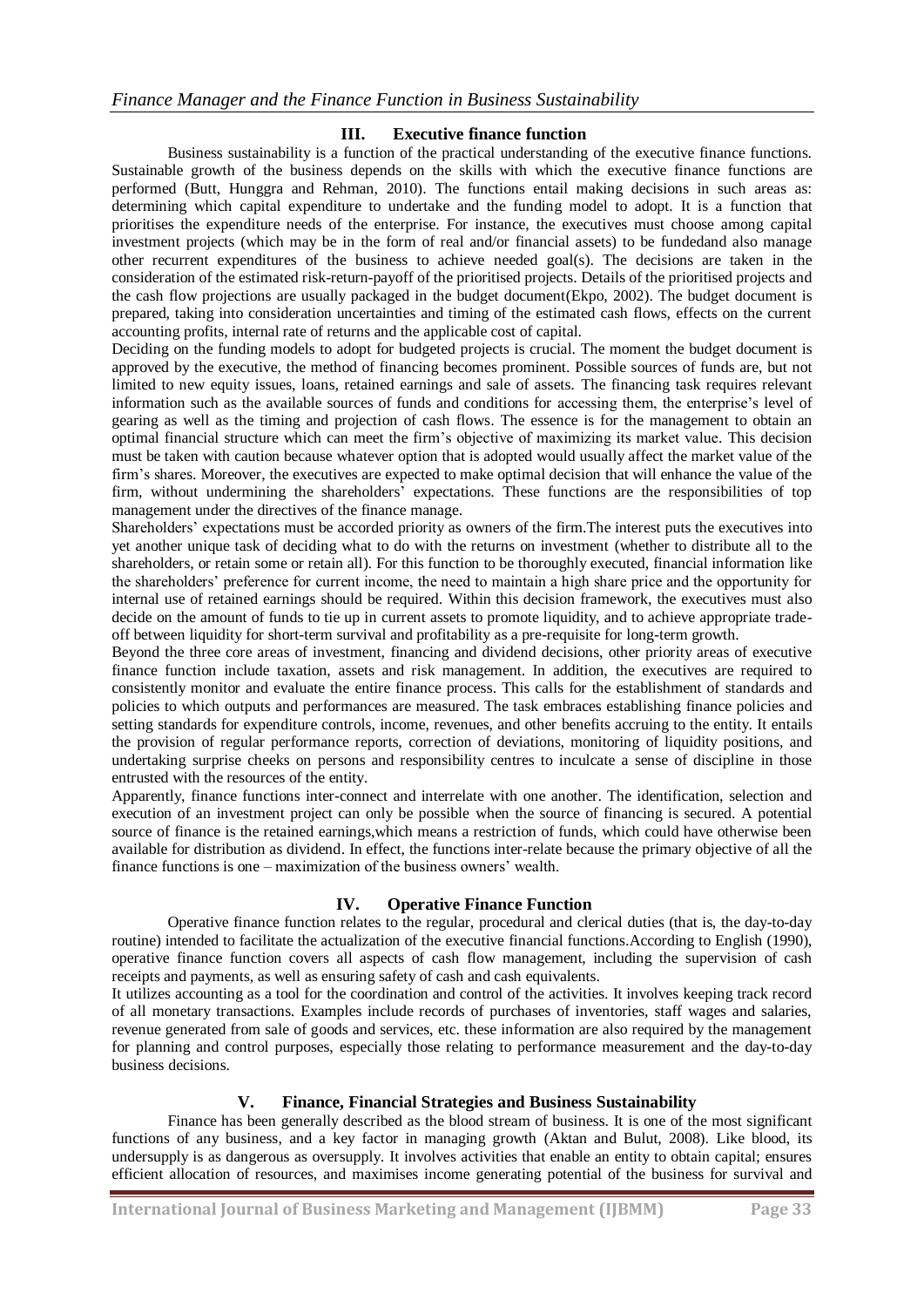sustainability. Business sustainability depends largely upon the manner in which finance functions are performed. The finance function is much more than planning for funds, it entails the management and control of available financial resources within the organization. Therefore, finance plays key role in the sustenanceof business by increasing operational efficiency within the enterprise, and judiciously allocating funds among activities within and outside the firm.

Businesses are financed in one or a combination of ways, namely, equity financing, debt financing, utilization of retained earnings and disposal of assets. Each of the financing methods is unique and has some cost implications. Thus, a combination of financial strategies is required for optimal financing of business operations (Kotha, 1995). For instance, equity financing entails the parting of ownership interest in exchange for funds, and the more the spread of ownership the greater the extent ofdilution of ownership interest. A business that is entirely equity financed is not only loosing considerable amount of decision–making authority, but deprives itself of the inherent benefits of debt financing which is considered to be cheaper than equity(Brockington, 1994; Akinsulire, 2005). Equity financing is usually in the form of shares, bonds or private investors.

Debt financing on the other hand, requires fixed obligations for repayment. The interest charges are fixed by contract irrespective of the profit performance of the business. While retained earnings and sale of assets can serve as a good sourceof finance for business sustainability, they may not be adequate. Accordingly, it may be necessary that businesses obtain funds from externalsources to augment. But, a strategic balance must be taken to obtain optimum combination of finance to guard against much exposure to debt. Businesses with high amount of debts in relation to equity are over-leveraged, implying that a greater part of profits would be used in servicing debts. Therefore, applying good financial strategies to obtain optimal combination of financing can promote sustainable growth of business. Financial models such as capital asset pricing model and the weighted average cost of capital are proven strategic tools for optimal decisions on business financing.

Maximization of market value is one of the indices for measuring the sophistication of financial strategies, and of course, business sustainability. This is because the concept provides a holistic picture of growth in terms of profits, sales revenue, market share, employment and output as well as stakeholders satisfaction. The maximization of market value is akin to maximizing the net present value (or wealth) of a course of action; which is the difference between the present value of benefits and the present value of costs associated with a course of action (Pandey, 2005; ICAN, 2006).

## **VI. The Finance Manager and Business Sustainability**

The role expected of the finance manager within the enterprise can be discussed under three main headings: development of financial strategy, treasury management and controlling function.

### **VII. Development of Financial Strategy**

The starting point for the development of financial strategy is to determine the financial objectives of the enterprise. Financial management should be in consonance with the broad objectives of the business in order to have good control and direction for the flow of funds (Ross, Westerfield and Jaffee, 1999). The strategy should consider principally the goals of finance, the nature of business and its activities and their relationship with other aspects of management. Effective development of financial strategy requires a comprehensive review of business policies, portfolio of investments, budget documents, and cash flow profile, among others.

Financial strategy is a subset of business strategy that relates to financial management, and includes, decisions such as determining the financial objectives of the enterprise, long and short term planning models as well as capital structure decisions (Nmadu, 2007). It includes all organisational activities, schemes and programmes pertaining to sources and application of funds.ICAN (2006, p. 2) defines strategic financial management as "the identification of the possible strategies capable of maximizing an organisation's net present value, the allocation of scarce capital resources between the competing opportunities and the implementation and monitoring of the chosen strategy so as to achieve stated objectives". It follows therefore that strict implementation and monitoring of the established strategies would bring about optimal performance that would in turn, guarantee sustainable growth of the enterprise.

It is the responsibility of the finance manager to see to the development, implementation and monitoring of strategies to ensure theactualisation of the intended objectives. He must maintain current operating records to monitor the implementation of strategic plans, and acting promptly where implementations are inconsistent with objectives. He reviews strategies at the appropriate time intervals with a view to initiating urgent actions that will prevent the possibility of retaining an outdated or non-productive strategy.

### **VIII. Treasury Management**

This is one of the most important roles the finance manager has to play for the firm to stay solvent. The finance manager must ensure that the firm has sufficient liquid funds to meet its debts as and when due; and to provide the means for future expansion and growth. The treasury function involves the responsibility of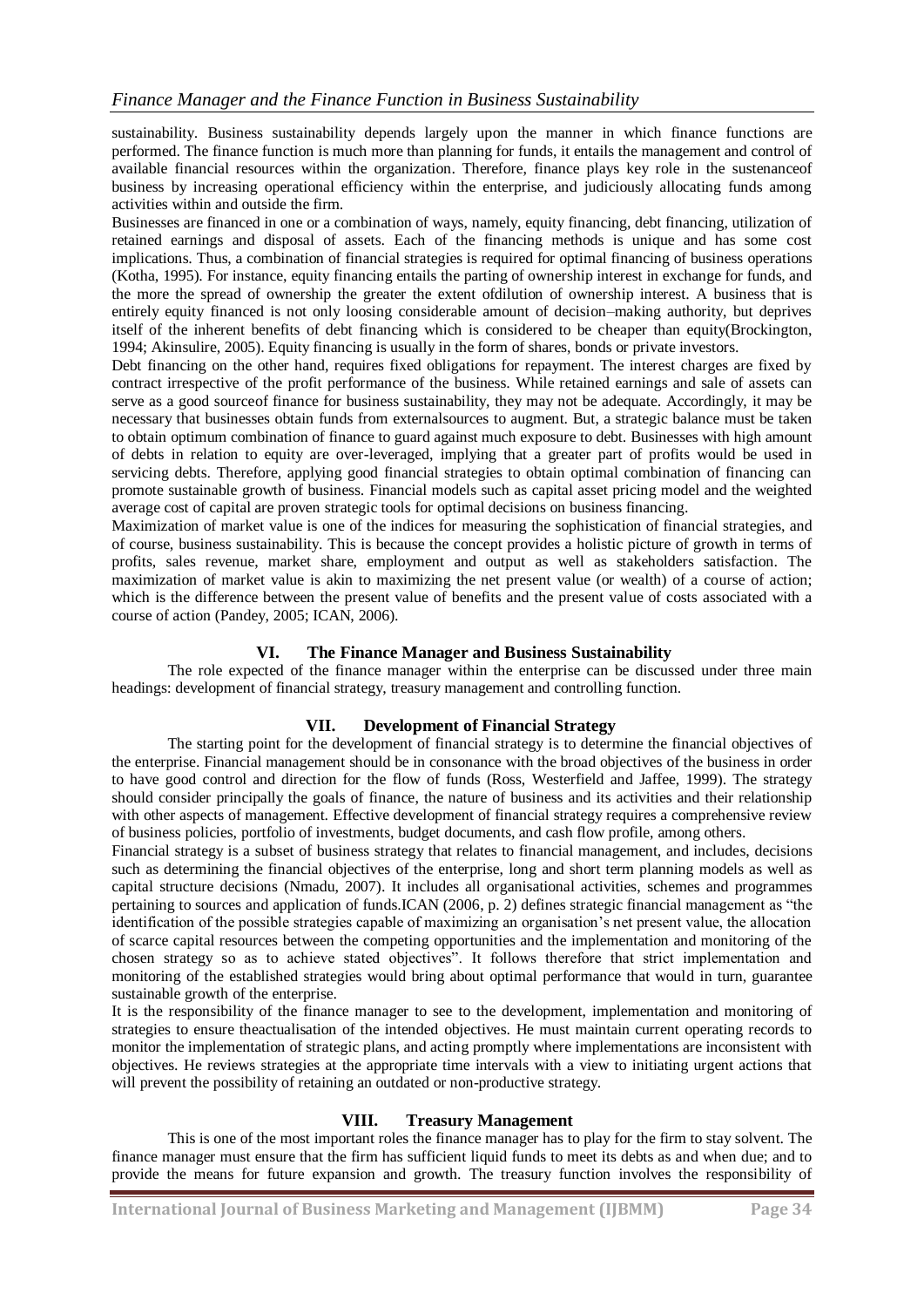obtaining funds, managing the firm's cash flow, controllingthe working capital, investing of surplus fund maintaining a functional relationship with financial institutions (Van-Horne, 2004). It includes the raising of short and long term finances, foreign exchange management as well as the management of returns for different interest groups, including pension funds investment.

The finance manager should have a clear understanding of the dynamics of the capital market, and the risks involved in trading on shares and debentures. He should plan the business profit, decide when to distribute it as dividends and when to invest part or all in the business to enhance growth.He should ensure good asset structure and optimal allocation of funds in an attempt to maximise the overall market value of the business. Where the finance manager performs all the foregoing roles conscientiously, the business should be sustained. A proper management of the treasury would safeguard the firm against the dangers of illiquidity and insolvency.

### **IX. Controlling Function**

The finance manager has a duty to inspect and ensure that funds are applied efficiently in the operations of the firm. He must ensure that every capital expenditure helps the enterprise along its chosen strategic path towards achieving its objectives. For this to function, there must be a monitoring and follow-up mechanism within the system.

The first aspect of the controlling procedure is the budget. Regular comparison of performance against target, and the analysis of variance give the finance manager the direction in which the firm is going. It is therefore possible for him to see how close he is to his profit target, and to take corrective actions against disadvantageous situations.

Other aspects of the controlling procedure include book-keeping and accounts, auditing and reconciliation of office and banks' records staff payroll, taxes and dividends. With adequate control measures, growth is bound to be achieved in the enterprise.

It is however, instructive to note that the finance manager places primary emphasis on financial planning and control. He uses the financial statements (statement of financial position, statement of comprehensive income, statement of changes in net assets/equity and cash flow statement, among others)as a source of information toperforming the planning and control tasks. The aim is to make informed decisions about the enterprise's financial condition, and to advise the management and other stakeholders about the turn of events (Ray and Hutchison, 1983).

These functions have also created a number of challenges which limitthe financial manager's ability to perform his roles optimally. These challenges are but not exclusive to those imposed by the economic, financial and business environment. In order to overcome these challenges, the finance manager is expected to have sound knowledge of the happenings around the business community, statutory institutions and agencies, and the prevailing economic activities as affecting various fiscal and monetary policy issues as well as trends in government reforms and regulations.

The strength of the finance manager lies in his ability to integrate the knowledge from various specialized subjects to gain a proper perspective for decision making. This multi-disciplinary knowledge-based qualities give the finance manager the ability to think and act strategically. The qualities of the finance manager are therefore, worth examining, because of the importance in business entity. The finance manager needs the right education, attitude, skills and qualities to succeed in coordinating the finance functions.He requires a number of personal attributes to drive business success. He must display strong analytical skills and ability to apply theories and models propounded by scholars in business decisions. He must be circumspect and have eyes on details, with less tolerance for avoidable mistakes which may not only be erroneous but misleading in decision making. In order to share information with other employees and management clearly and logically, he must have good command of both oral and written form of the acceptable language of communication.More so, he should have a positive mind-set that is solution-focused. He requires a strong work ethics that would enable him plan and direct different jobs and responsibilities.

### **X. Dimensions of Business Finance and Managerial Oversight in African Countries**

The failure of finance to realize the transformation and sustainable growth of business in African continents has been ascribed to the problems of limited finances and missed priority in the management of available funds(Joshua, 2008).The efforts of central governments in banking reforms and regulations in mostAfrican countries which were expected to improve liquidity and induce substantial fall in interest rates for businesses have not yielded the desired results. It was thought that the inflow of funds from recapitalization of banks would enhance the capacity of banks to lend to businesses. In contrary, banks'conditions and guidelines for loan facilities are increasingly unfriendly and stringent making it difficult for business establishments to raise funds for their operations. It does appear that the liquidity arising from the recapitalization and merger of banks in most Africa countries have not enhanced their capacity to lend to the real sector. Also, government regulatory framework appears ineffectual to protect businesses from undue exploitation by the financial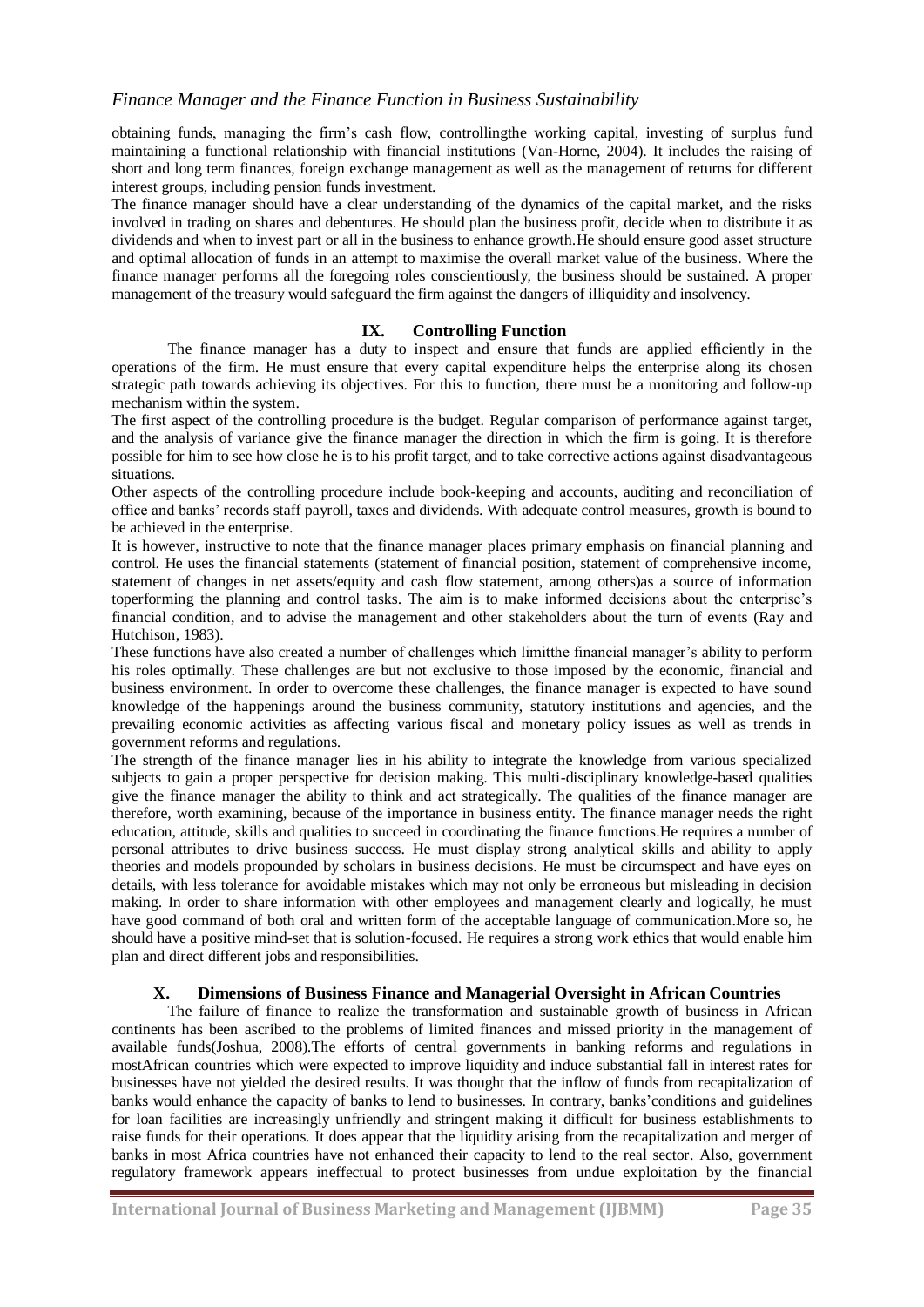intermediaries. For instance, the West African Supervisory Authority (WAMZ), which was expected to serve as a centralized regional supervisory body to ensure not only the financial stability of banks in the zone, but also the effective performance of their intermediation role to promote the growth of businesses is not creating the desired impact.

The reforms in the capital markets too, havenot generated theexpected benefits to businesses, especially the small and medium scale enterprises.The role of the capital market in the management of risks associated with short-term volatility of economic outcomes cannot be overemphasized.The capital markets supposed to provide the mechanism through which medium and long-term funds and other financial instruments with maturity of more than one year are sold and purchased. An efficient capital market is a factor in the long-term growth of enterprises (Chong, 2008). The capital markets in most African countries are underdeveloped. The market cannot afford businesses the opportunity to raise long-term funds through dealings on stocks. More so, the bond market is weak to be a major source of finance for businesses because of the attendant costs, which is inconsistent with the competitiveness of businesses.

While much of the blames go to the financial market and its operators, business concerns have their fair share of the blame. African businesses have been variously blamed for inadequate attention to financial management in their operations. Ekpo (2015) maintained that most businesses in Africa have weak accounting and internal control systems, with working capital being poorly planned, while capital budgeting is relatively unknown in investment planning. Alasadi and Abdelrahim (2007)argued that monitoring of cash flows is a challenging task for most businesses in Africa because of their inabilityto prepare and implement budgets.Businesses are either not familiar or are less concerned about the preparation of budgets such as sales budgets, labour budgets, overhead cost budgets, selling and administration expenses budgets and cash budgets. Lack of functional budgets makes it difficult for firms to monitor and control costs, as well as gauge the effects of different activity levels on profits.Consequently, it is presumed that borrowed funds would not be managed wisely, which probably is what discourages banks from granting them loans.

The small-scale enterprises, which constitute the largest population of businesses in Africa, frequently lack the requisite knowledge and skills to access funds from thefinancial markets (Kishore, 2010). They are incapable of establishing functional relationships with the development finance and other formal credit institutions because of their size and limited knowledge of presenting financial cases. Consequently, most of them resort to the informal sources of financing such as local money lenders and rotating credit contributions.

Most African businesses carry on business operations with no functional accounting system, sometimes maintainingonly memorandum records of customers to whom goods are sold or services rendered on account, as well as lists of suppliers who sold goods or rendered services to them on account (Uwonda, *et al*, 2013). This observation corroborates the findings of Balagot (2009) that a lot of businesses in the continent do not have accounting staff to keep accounting records such as cash books, bank books and general ledger, and to reconcile accounting records and bank statements as and when due. These limitations have far reaching implications on the growth and sustainability of business enterprises.

Ojo (2010), summarizes the types of finance available for businesses in Africa. They include owners' equity, retained profits, trade credit, family assistance, friends' loans, buyer advances, rotating credit contributions, bank overdrafts, leasing, hire purchase, personal savings, long-term loans and factoring. Due to the limited nature of owners' equity which inhibits business growth, businesses are always on the search for external source of finance. Often times, the available sources are on short-term basis with the attendant high and unregulated charges, ranging between 10 percent and 40 percent in different countries. This kind of finance does not permit the businesses to invest in long-term projects that would enhance their sustainability. The main reasons they resort to informal sources of finance are (1) lack of assets to offer as collateral, (2) the rigor and stress of going through bank lending processes, and (3) exorbitant interest charges on bank loans.

Arising from the foregoing, most African businesses are undercapitalized as financing during and after the establishment are basically from the informal sources with limited volume of funds. This state of affairs has resulted in the mismatch of financial strategies in several instances, with businesses financing their capital expenditures with short-term sources of funds, and current liabilities outstripping current assets. There are cases of gearing ratios getting out of hand because of excessive borrowings which puts undue pressure on interest and scheduled capital repayment.

With respect to taxation and tax management, businesses in Africa do not take their tax obligations seriously. Employees in most African countries are taxed on the basis of pay as you earn (PAYE), while corporate tax is a percentage of taxable profits. PAYE scheme is such that tax is deducted from the income of an employee at source of payment.In practice, this is not often the case. In Nigeria for instance, a lot of businesses do not prepare their staff salaries formally, nor deduct the relevant taxes. The tax authorities have been complaining about the poor attitude of businesses toward payment of their PAYE and corporate taxes which supposed to be paid on the preceding year basis at the rate of 30% on taxable profits as reported in the audited financial statements.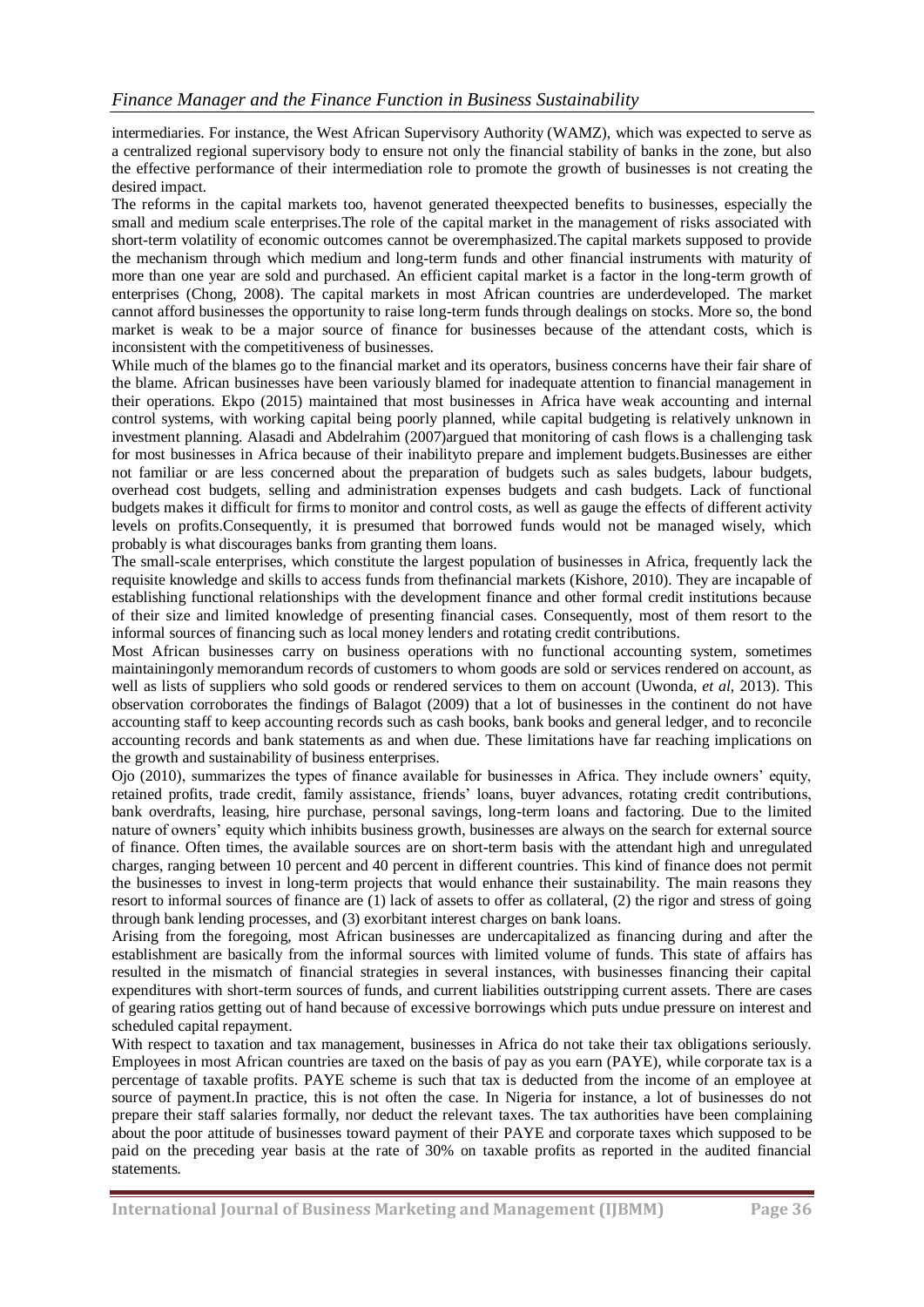It has also been established that in spite of the value of audited financial statements, mostbusinesses in Africa only consider auditing their accounts when they have to supportloan applications with the financial statements as a requirement from loan providers, or when they have to file their annual returns with their relevantgovernment agencies (Ekpo, 2015). Financial statements are also deemed necessary when businesses have need to investigate fraud or irregularities in the system, or are under pressure to tender expression of interest for contract jobs in other organizations. Financial statements are detailed reports of the management, intended to serve as an instrument of accountability by which management submits itself for scrutiny of its stakeholders. This attitude is anti-developmental, and does not portray the businesses in good light as responsible corporate citizens.

#### **XI. Conclusion and Recommendations**

This paper aims at drawing attention to the link between finance manager, the finance function and business sustainability. The work was carried out using structured review of the relevant literature. It has been established that finance and its effective management are sine qua non for any growth oriented enterprise. This calls for a sound and experienced finance manager to drive the growth process.

Although the theoretical nature of the paper alone cannot prove a causal relationship amongfinance manager, finance function and business sustainability, it is nevertheless striking. We conclude that finance and the finance manager play an important role in the sustainable growthof business. Further research could analyse the relationship amongthese variables. Undoubtedly, the primary functions of finance and the strategic role of the finance manager are basic pre-requisites for the survival and long-term sustainable growth of business.

Based on the above conclusions, it is important to recommend that business enterprises in Africa change their attitude to financial management; the management culture should be entrenched in dignity and global outlook. Hence, there is need to address the challenges of finance and its management oversight with the adoption of the following measures:

- (i) The state of affairs in Africa calls for constant capacity building for business operators, particularly the owner-managers who double as financial managers in most cases. This will keep them abreast with the state-of-art of business finance and financial strategies, among others.
- (ii) Finance managers should be at the forefront of ensuring financial discipline and integrity in order to minimize the rate of business discontinuities. Thus, there is the compelling need to strengthen the enforcement of ethical standards among those entrusted with the management of business funds which is essential for inducing business sustainability.
- (iii) Banks and other financial institutions should help businesses to prepare business plans and lead them through their implementations. In this way, the banks would be sure that loans granted for such projects are repaid with the associated interests as and when due.
- (iv) The governments of African countries should strengthen their regulatory provisions, in line with international best practices to entrench rules and principles that would enhance effective credit delivery of banks to businesses.
- (v) There is need to broaden and deepen the capital markets in Africa for improved intermediary role as well as a vibrant bond market that would give businessesopportunity to invest in debt instruments.

#### **References**

- [1.] Agyei-Mensah, B. K. (2014). Financial Management Practices of small Firms in Ghana: An Empirical Study. *African Journal of Business Management*, 5(10):3781-3793.
- [2.] Akinsulire, O. (2005). *Financial Management*. 3rd Edition. Lagos, Nigeria: El-Toda Ventures Limited, pp. 500-506.
- [3.] Akpakpan, E.B. and Okpokpong, C.B. (2010). Business as the Foundation for Socio-economic Development. *Journal of Contemporary African Business*, 1(1):1-17.
- [4.] AK-SEED (2004). *Akwa Ibom State Economic Empowerment and Development Strategy*. Lagos: Economic Strategy Associates Ltd, 1:86-87.
- [5.] Aktan, B. and Bulut, C. (2008). Financial Performance Impacts of Corporate Entrepreneurship in Emerging Markets: A Case of Turkey. *European Journal of Economics, Finance and Administrative Sciences,* Issue 12. Available at: [http://www.eurojournalsn.com](http://www.eurojournalsn.com/) (Accessed: November 15, 2016), 6(5):21-33.
- [6.] Alasadi, R. and Abdelrahim A. (2007). Critical Analysis and Modelling of Small Business Performance (Case Study: Syria). Journal of Asia Entrepreneurship and Sustainability, 3(2):5-22.
- [7.] Atieno, R. (2009). Linkages, Asses to Finance and the Performance of Small-scale Enterprises in Kenya. *Journal of Accounting and Business Research*, 3(1):33-48.